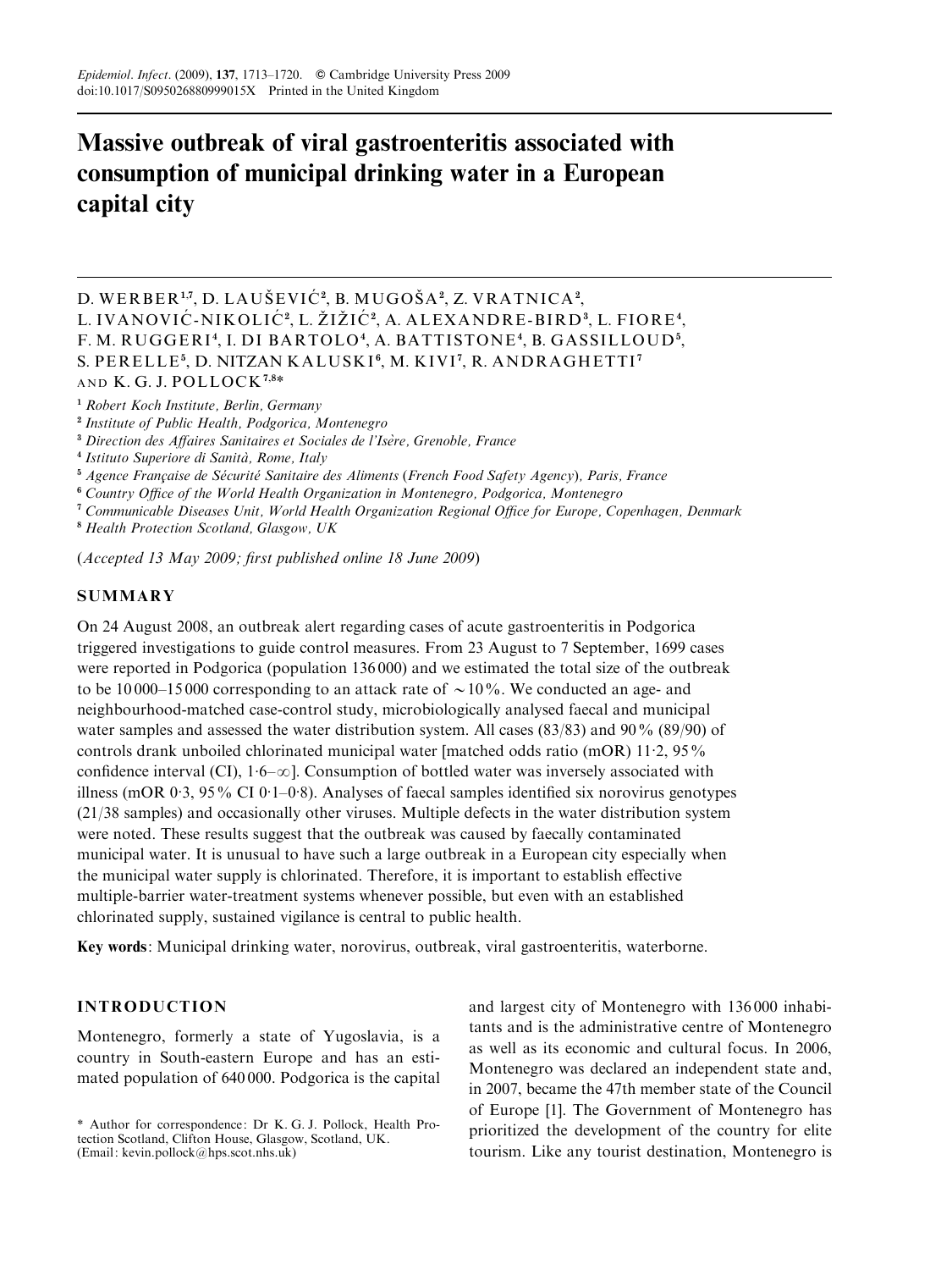concerned about its reputation as a safe destination in terms of visitors' health.

Despite wealthy economies and access to proven drinking water-treatment technologies, significant outbreaks of waterborne intestinal disease still occur in the occidental world [2–4]. Waterborne disease outbreaks often involve acute gastroenteritis [5]. The symptoms of acute gastroenteritis range from mild, watery diarrhoea to severe febrile illness characterized by vomiting, diarrhoea and prostration. Viral infection is the most common cause of epidemic gastroenteritis worldwide and many outbreaks are due to norovirus [6] although children are notably susceptible to rotavirus infection [7, 8].

On 24 August 2008, the Institute of Public Health (IPH) of Montenegro was informed of an unusually high number of patients presenting with acute gastroenteritis, at both the Infectious Disease and Paediatric hospitals in the city of Podgorica. The IPH promptly initiated an outbreak investigation and informed the World Health Organisation (WHO) Country Office. The WHO Regional Office for Europe, in consultation with Montenegrin authorities and with the support of collaborating national public health institutes in the region, contributed to the outbreak investigation through the deployment of an international multi-disciplinary team from 7 to 19 September 2008. We conducted epidemiological, environmental and microbiological investigations to determine the source and extent of the outbreak and to guide appropriate short- and long-term control and preventive measures.

## METHODS

## Descriptive epidemiological investigation

Physicians in Montenegro are required to report infectious diseases and syndromes both to the regional public health office and to IPH in Podgorica. Acute gastroenteritis is subject to mandatory notification by health centres/doctors and is broadly defined as ' anyone presenting to their health centre/doctor with the following symptoms: abdominal pain, vomiting and/or nausea, diarrhoea and/or fever'.

Descriptive epidemiology was performed on reported cases of acute gastroenteritis with dates of onset from 23 August to 7 September (outbreak period). Furthermore, initial interviews were conducted with a subset of these cases, available family members and the nearest available neighbours. The purposes of the interviews were to obtain information on symptoms and possible exposures, to learn about the extent of the outbreak and, if possible, to establish a source of infection. The explosive and widespread occurrence of cases and results of the initial interviews in several of the early cases reported to IPH, led to the hypothesis that municipal tap water was the probable source of infection. Non-infectious aetiology was excluded.

#### Analytical epidemiological investigation

An age- and neighbourhood-matched case-control study was performed on 18–24 September to test the hypothesis that the source of the outbreak was municipal drinking water.

A case was defined as ' acute gastroenteritis with a date of onset from 23 to 25 August (outbreak peak) who had the earliest date of onset in their household and who lived in North-western districts of Podgorica'. The study was confined to North-western districts of Podgorica because these were almost exclusively served by a water source (Mareza), which initial assessment deemed to be a potential source of contamination of the municipal water supply. Microbiological testing of the municipal drinking water indicated positive results for coliforms at points in the distribution system, which was served almost exclusively from the Mareza water source. Furthermore, cases resided in all districts of the city and this water source was the only one that could provide water for all areas of the city.

Controls were identified in neighbours of cases. Regarding logistic feasibility and study power considerations, three controls were selected for each case according to their age group  $(0-20, 21-40, \ge 41)$ years). Individual matching on neighbourhood was performed for practical reasons and to control for socioeconomic status, and on age to increase study efficiency as the outbreak disproportionately affected younger persons. Neighbours also served as a nonprobability sample in order to obtain a crude estimate of the size of the outbreak.

Information on drinking water habits (e.g. consumption of unboiled water at home or at work and consumption of bottled water) was collected from cases and controls by use of a questionnaire. Data were entered into EpiInfo version 6.3 (CDC, USA) and analysed with the statistical software package Stata version 10 (StataCorp, USA). To study the bivariable associations of water-consumption habits and acute gastroenteritis, we employed exact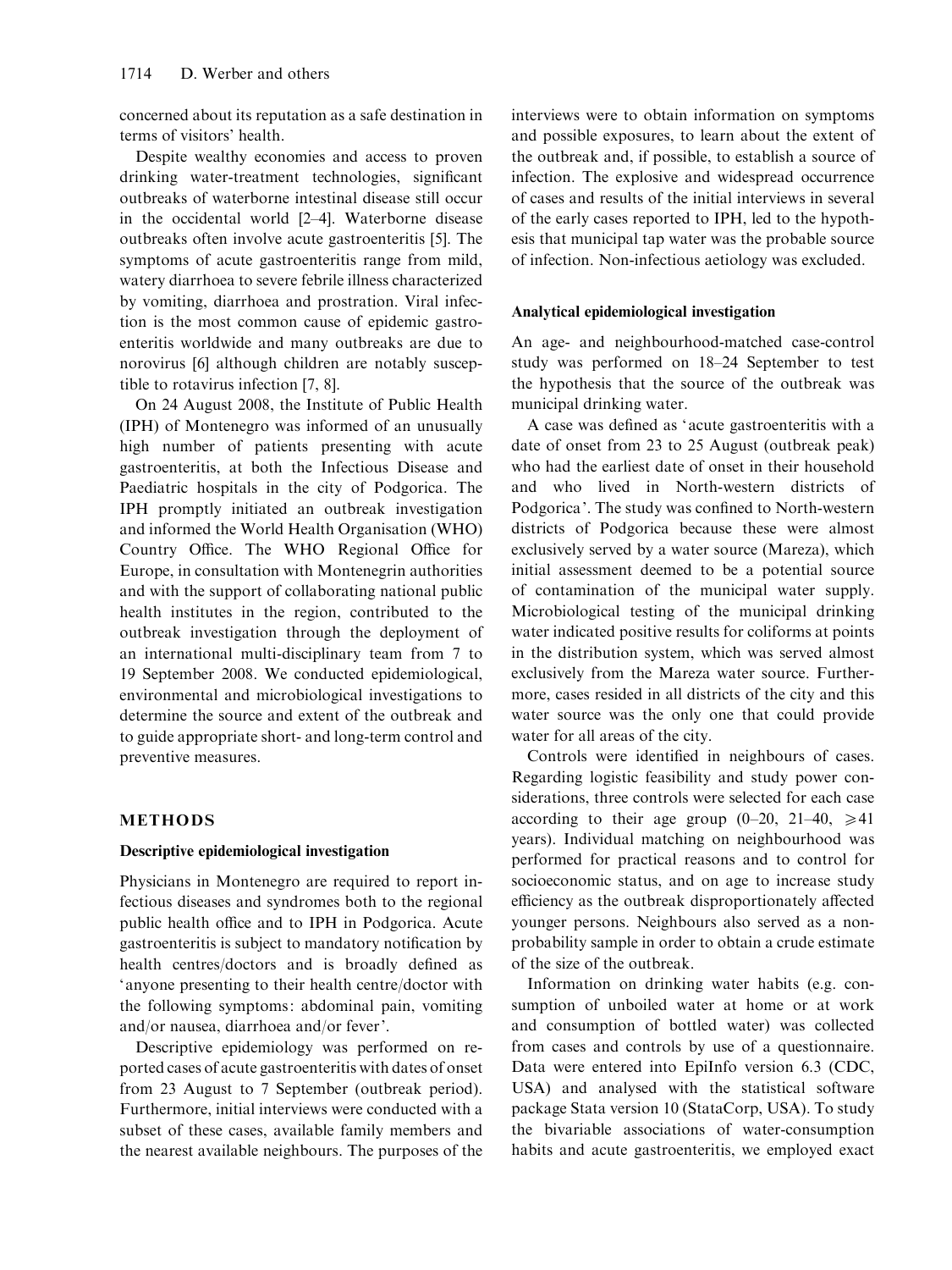conditional logistic regression, using the EXLOGISTIC command in conjunction with the GROUP option, for dichotomous variables, and the Wilcoxon rank-sum test for continuous variables. The latter test was chosen because it required no assumption on the distribution of the explanatory variables. We included neighbours as cases if they reported symptoms of acute gastroenteritis during the outbreak period. It was considered likely that their illness was associated with the outbreak and their inclusion improved power. To assess the influence of different approaches to case ascertainment, a sensitivity analysis was conducted that considered only those cases that were reported to the surveillance system.

#### Microbiological samples from cases

Faecal samples were obtained from 200 cases that presented to healthcare facilities, with dates of onset of illness from 24 to 26 August 2008, 2–4 days after the onset of symptoms. These samples were microbiologically investigated for pathogenic bacteria including Salmonella, Campylobacter, Shigella or Yersinia spp., at IPH. Faecal samples were assayed using ELISA kits (bioMérieux, France) for both rotavirus and adenovirus at IPH. In addition, 38 faecal samples from a subset of cases presenting during 24–26 August were sent to the Istituto Superiore di Sanita`, Rome, Italy for norovirus testing. For all samples, norovirus detection was performed by reverse transcription and polymerase chain reaction (RT–PCR) amplification of both ORF1 and 2. Viral RNA was extracted from stools using QIAamp Viral RNA mini kit (Qiagen, Germany), and subjected to RT–PCR amplification of a 327-bp area fragment in ORF1 (RNA-dependent RNA polymerase region) using degenerate primers JV12-JV13 [9] and SuperScript One-Step RT–PCR with Platinum Taq (Invitrogen, USA), according to the manufacturers' instructions. To confirm diagnosis and identify possible multiple norovirus genotypes, samples were also examined by a second RT–PCR assay targeting the ORF2 capsid protein region (315-bp fragment) using G1SKF/ G1SKR and G2SKF/G2SKR primer sets specific for norovirus genogroups I and II, respectively [10]. Cycles for ORF1 RT–PCR reactions were as follows: reverse transcription at 45  $\degree$ C for 30 min, followed by denaturation at  $94^{\circ}$ C for 2 min, and 40 cycles at 94 °C for 45 s, 37 °C for 45 s, and 72 °C for 1 min, followed by a final elongation step of 72  $\degree$ C for 7 min. For ORF2 RT–PCR, cDNA was amplified through

40 cycles at 94 °C for 45 s, 50 °C for 45 s, and 72 °C for 1 min.

Genotype characterization was accomplished by nucleotide sequencing of the amplified ORF2 region and comparison of sequences with both GenBank (www.ncbi.nlm.nih.gov/Genbank/) and the Foodborne Viruses in Europe (FBVE) databases (www. hypocrates.rivm.nl/bnwww/divine-event/index.html). The DNA band was separated and excised from a  $2\%$ agarose gel, purified with a High Pure PCR Product Purification kit (Roche, Switzerland), and sequenced using the PCR primers with the BigDye Terminator Cycle Sequencing Ready Reaction kit version 3.1 (Perkin Elmer, Applied Biosystems, USA) in an automated sequencer (ABI Prism 310 DNA sequencer, Applied Biosystems).

#### Environmental investigation

The municipal water supply was assessed through field visits and interviews with responsible staff. Standard operating procedures for disinfection, distribution and contingency plans were examined. Raw and final drinking-water quality is routinely tested for coliforms and enterococci once every 2 weeks, at 18–19 fixed sampling points. Because the outbreak was thought to be associated with the municipal water supply, the municipal drinking water was hyperchlorinated on 25 August. From this date, daily samples from 8–9 of the 18–19 fixed sampling points of the municipal water supply were taken. Four drinking water samples (5 litres) were collected from the municipal supply of Podgorica on 27 August and 22 September. These samples were sent to the French Food Safety Agency in Paris for molecular analyses (RT–PCR) of adenovirus, rotavirus, norovirus and hepatitis A virus [11].

## RESULTS

#### Descriptive epidemiological investigation

During the outbreak period (23 August to 7 September), 1699 cases of acute gastroenteritis were reported to IPH (Fig. 1). The number of cases of acute gastroenteritis typically reported to IPH during this season is between 10 and 20 reports per week. The median age of cases was 13 years [inter-quartile range (IQR), 5–26 years]; 816 (48%) were male. Of the reported cases interviewed during initial investigations, and for whom the information was available  $(n=88)$ ,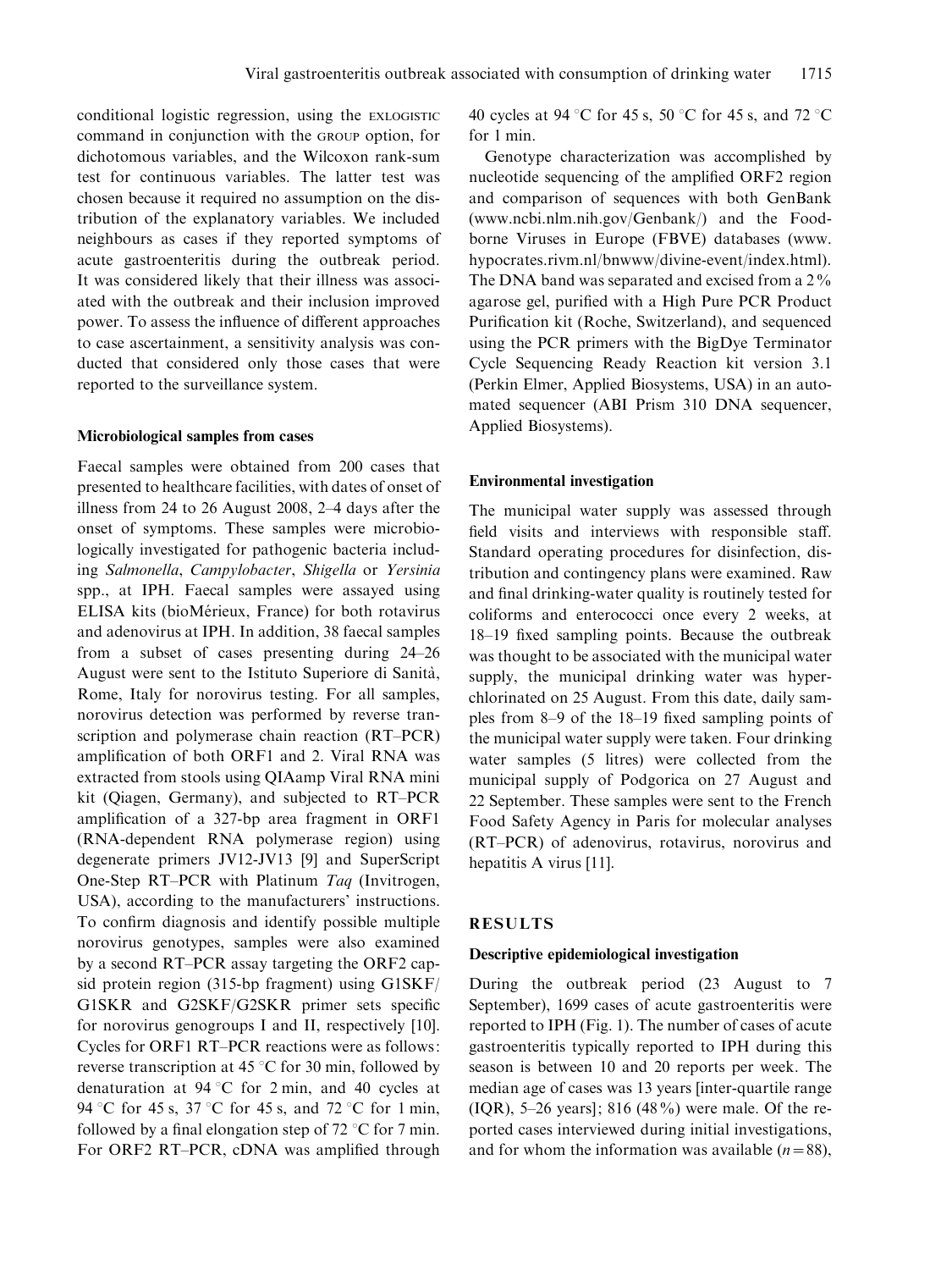

Fig. 1. Date of onset of 1699 'acute enterocolitis' cases notified to the Institute of Public Health, Podgorica, Montenegro, 2008.

the median duration of symptoms was 26 h (range 7–96 h); 73 cases (83%) reported vomiting, 70 (80%) diarrhoea, and 55  $(62\%)$  reported both of these symptoms. Pyrexia was not reported.

#### Analytical epidemiological investigation

In the matched case-control study, 43 patients reported to IPH with acute gastroenteritis and 129 of their neighbours were interviewed. Of the latter, 40 (31%) had symptoms compatible with acute gastroenteritis during the outbreak period (23 August to 7 September) and were included in the analysis as cases. Median age of the 83 cases was 16 years (IQR 8–27) years); 41 (49%) were male. In the analysis, illness had a positive association with drinking unboiled municipal tap water [matched odds ratio (mOR) 11. 2, 95% CI  $1.6-\infty$ ), (Table 1). Controls more frequently reported drinking bottled water (mOR 0.3, 95% CI 0. 1–0. 8) than cases (Table 1). Drinking unboiled water from the municipal water supply was almost a universal habit; all 83 (100%) cases and 80 (93%) of the 89 controls reported to have done so during the week before the outbreak. Of the nine controls that denied consumption of unboiled municipal water, eight reported drinking bottled water (one denied any water consumption). Thus, drinking only bottled water was highly protective (mOR 0.02, 95% CI 0. 0–0. 8, Table 1). Furthermore, a significantly greater number of glasses of bottled water were consumed by controls than by cases  $(0.9 \text{ vs. } 0.7 \text{ glasses},$ Table 1). The sensitivity analysis that included only cases reported in the surveillance system yielded estimates exhibiting the same trends as the previously mentioned results, without reaching statistical significance. Extrapolating the proportion of neighbours with symptoms of acute gastroenteritis  $(31\%)$  to the population of Podgorica (136 000) yielded a crude estimate of up to 42 000 individuals affected by this outbreak.

## Microbiological samples from patients

Of 200 faecal samples, 16 (8%) had a positive stool antigen result for rotavirus (all children) and two  $(1\%)$  samples from adults tested positive for adenovirus. None of the samples yielded any positive results for pathogenic bacteria. Norovirus was identified in 23/38 (60%) faecal samples by one or both of the RT–PCR methods described. Norovirus genogroup II strains were recovered from 18/38 (47%) faecal samples. Of these 18, seven strains were typed by sequence analysis and found to belong to genotype GII.2 (three), GII.4-2006b (two) and GII.17 (two). In addition, norovirus genogroup I strains GI.3 (one), GI.2 (three) and GI.13 (one) were found in the stools of 6/38 patients, including one patient also shedding GII norovirus. In several cases, the amount of DNA generated by PCR was not enough to enable sequencing; however, using genogroup-specific ORF2 PCR, it was possible to ascertain a specific correlation with norovirus genogroups I or II. Co-infection with genogroups I and II strains was found in two further patients. In two additional samples, norovirus was detected by ORF1 RT–PCR only. However, in general the ORF1 RT–PCR was less sensitive, yielding a positive result in only 13 cases out of 38 stools examined. Of these, 10 were positive for GII ORF2, and one was positive for GI ORF2 by RT–PCR. The intra-cluster identity of the 10 norovirus sequences assigned to genotypes GII.2 (three sequences), GII.4-2006b (two), GII.17 (two) and GI.2 (three) was between 99 $\%$  and 100 $\%$ .

#### Environmental investigations

There are three sources of drinking water that serve the city of Podgorica. The largest water source (Mareza) produces karstic spring water (1100 litres/s) while the other two sources produce groundwater (340 and 290 litres/s). The distribution systems of all three are connected and complex. Water is chlorinated to 0. 4 mg/litre at the pump station of Mareza, although there is no main holding tank for treated water before distribution and there is no measure of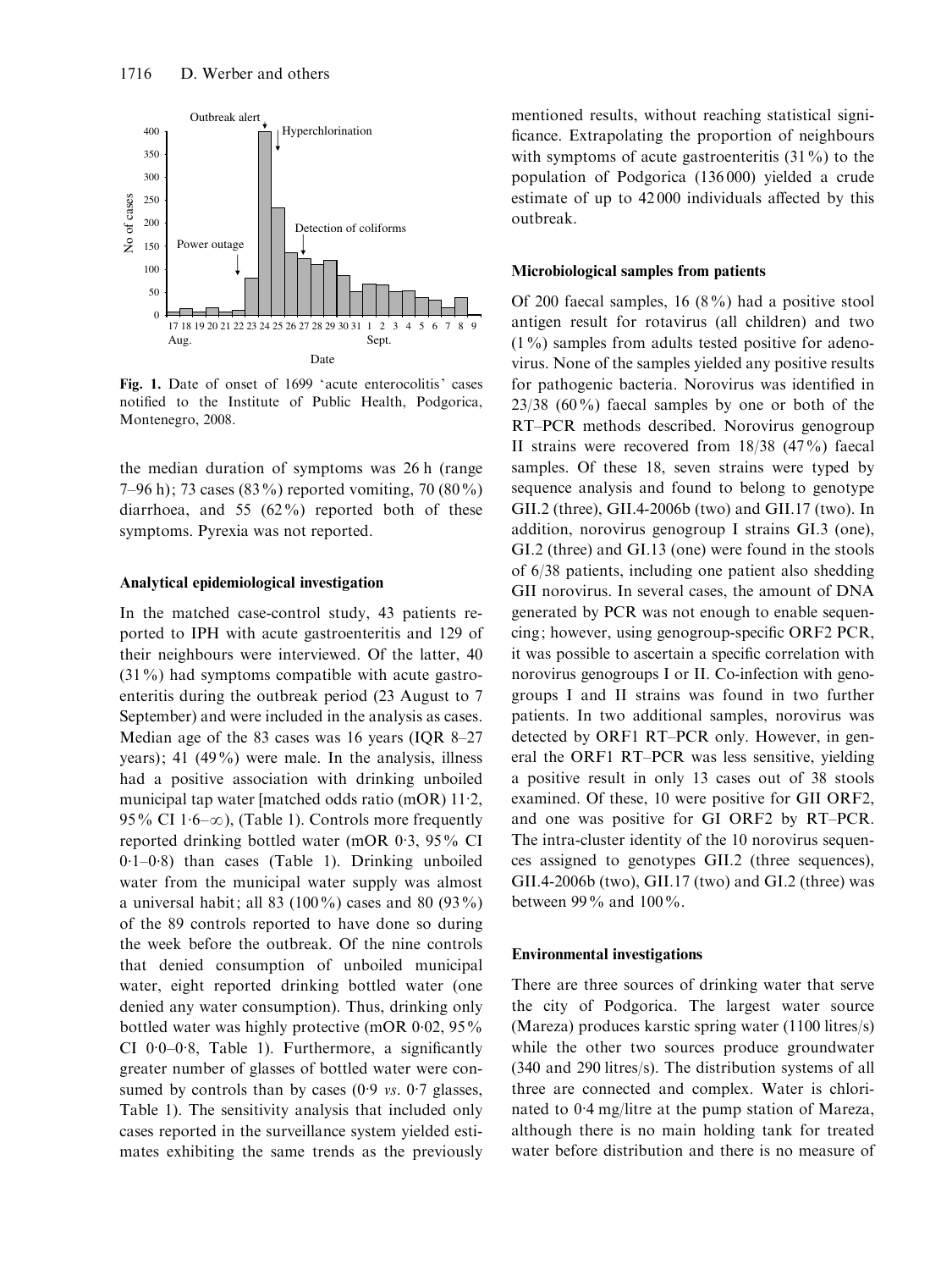| Exposure                                | Cases $(n=83)$   |        | Controls $(n=89)$ |        |        |              |                  |
|-----------------------------------------|------------------|--------|-------------------|--------|--------|--------------|------------------|
|                                         | $\boldsymbol{n}$ | $(\%)$ | $\boldsymbol{n}$  | $(\%)$ | $mOR*$ | 95% CI       | $P\uparrow$      |
| Tap water:<br>Glasses of waters         | 83<br>5.9        | (100)  | 80<br>5.7         | (90)   | $11-2$ | $1.6-\infty$ | 0.01<br>$0.57\P$ |
| Bottled water<br>Glasses of waters      | 11<br>0.7        | (13)   | 29<br>0.9         | (33)   | 0.3    | $0.1 - 0.8$  | 0.01<br>$0.04\P$ |
| Tap water and bottled<br>water combined |                  |        |                   |        |        |              | 0.01             |
| Only bottled water#                     | $\theta$         | (0)    | 8                 | (9)    | 0.02   | $0.0 - 0.8$  |                  |
| Tap and bottled water                   | 11               | (13)   | 21                | (24)   | 0.20   | $0.2 - 1.4$  |                  |
| Only tap water $\P$                     | 72               | (87)   | 59                | (67)   | Ref.   |              |                  |

Table 1. Results of an individually matched case-control study for an outbreak of acute gastroenteritis in Podgorica, Montenegro, 2008

mOR, Matched odds ratio; CI, confidence interval.

\* Median unbiased estimate of mOR inexact conditional logistic regression.

 $\ddagger$  P value of exact conditional logistic regression if not otherwise stated.

\$ Drinking unboiled water from the municipal water supply in the week before the outbreak started (18–24 August).

§ Mean glasses of water per day.

 $\blacksquare$  P value of Wilcoxon rank-sum test.

|| Drinking bottled water in the week before the outbreak started (18–24 August).

# Drinking bottled water, but not unboiled water from the municipal water supply in the week before the outbreak started (18–24 August).

free residual chlorine. The rationale for having a holding tank and subsequent measurement of free residual chlorine is to enable sufficient contact time for free chlorine to disinfect drinking water, before it enters the distribution supply to consumers. According to the water supply company, 40% of the water is possibly lost in the water distribution system before reaching the consumers. There was no farming activity in the vicinity of the catchment areas of the three sources but there was a small village 300 m from the largest water source (Mareza) and 50 m higher than this source. According to the IPH, the village had no connection to the main sewage system but each dwelling had porous, septic tank systems.

Tests on municipal drinking water did not yield positive microbiological results before the outbreak (last date tested: 18 August). However, results from 27 August indicated several positive results (3/8) for coliforms in the chlorinated Mareza distribution system. Furthermore, no chlorine could be detected in these water samples, taken at different points in the distribution system, despite the samples being from chlorinated water. Furthermore, electrical pump failures at two of the water treatment works at Mareza were reported by the Department of Sanitation on 22 and 27 August.

The molecular screening of the four water samples collected on 27 August and 22 September were negative for all viruses assayed.

## **DISCUSSION**

We report on a massive outbreak of acute gastroenteritis in Podgorica, Montenegro. While 1699 cases of acute gastroenteritis were reported to IPH from 23 August to 7 September, the outbreak may have affected over 40 000 individuals. However, as August is usually the time when many inhabitants of Podgorica embark on their holidays, there is significant migration out of the city during this month and therefore the outbreak may have affected about 10 000–15 000 people. Epidemiological and microbiological investigations suggested that the source of this outbreak was faecally contaminated municipal drinking water. Norovirus was identified as a likely causative agent of the outbreak, but involvement of additional pathogens cannot be excluded. The identification of rotavirus and adenovirus in some patients might be related to the outbreak or may constitute background cases.

In the case-control study, illness was significantly associated with drinking unboiled, municipal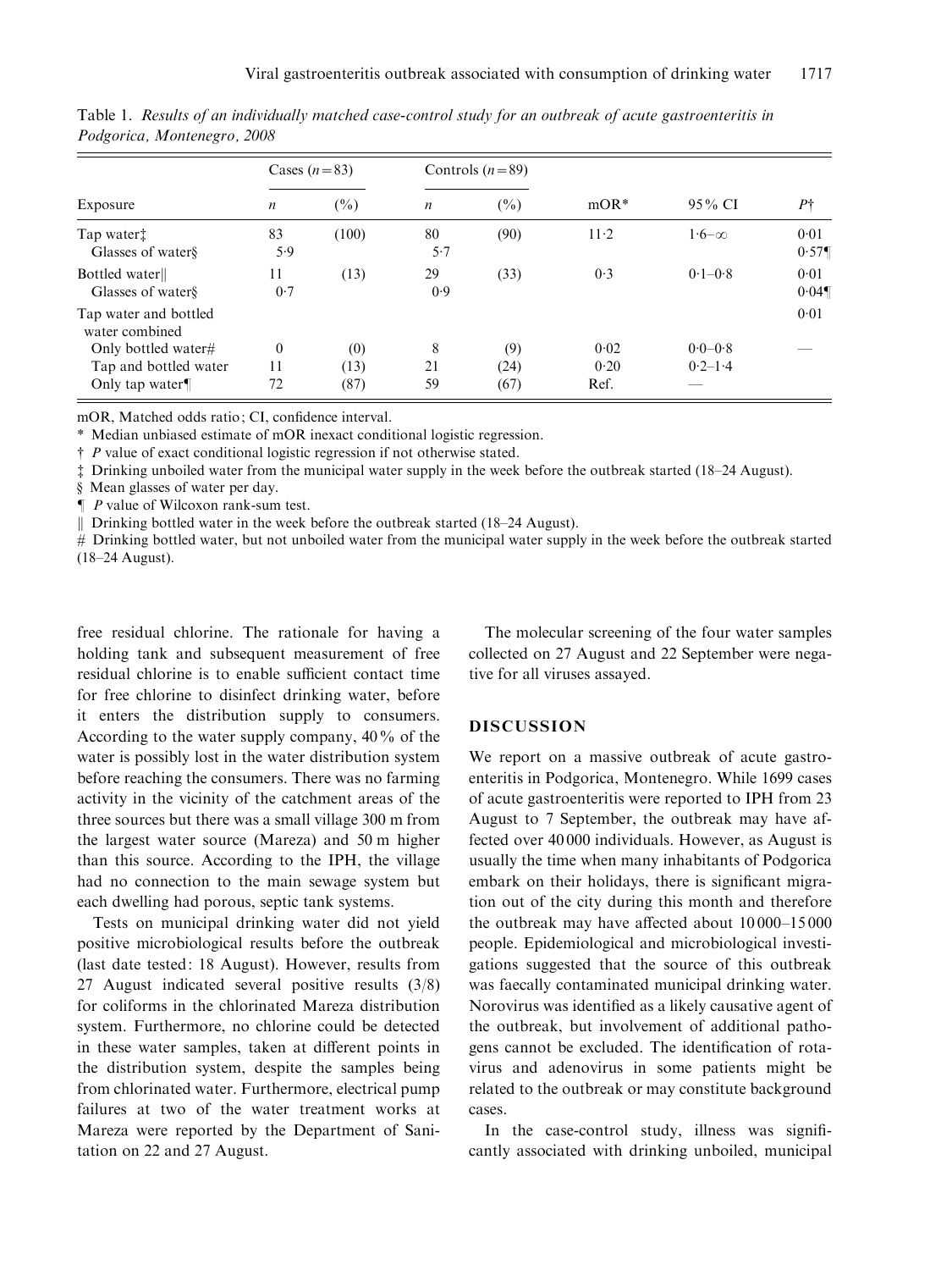drinking water, while drinking bottled water was protective. None of the study participants who denied consumption of municipal water in the week before the outbreak started reported having had symptoms of acute gastroenteritis. We did not find an association with the amount of unboiled tap water consumed as has been reported in other outbreaks associated with drinking water [12]. This may suggest considerable contamination of the drinking water supply which was enough for those people who drank a smaller number of glasses of unboiled, chlorinated drinking water to still be exposed and infected. Alternatively, a plausible explanation could be inaccurate exposure assessment because the number of glasses consumed during the week before the outbreak is likely to represent only a rough estimate and not exact recall.

Some norovirus activity is present all year round involving the discharge of different virus strains into urban sewage. The isolation of not less than six distinct norovirus genotypes from the faecal samples analysed implies a heavily contaminated source of infection, e.g. sewage contamination of food or drinking water [13, 14]. The absence of detectable norovirus in several of the faecal samples might be explained by the late sample collection in the course of illness for some cases, possible low viral shedding by some subjects and/or inadequate storage and transport conditions for samples [15]. The finding that some of the samples proved positive only by one of the two RT–PCR methods used is also consistent with a low viral load in stools, in addition to possible different recognition of individual target sequences by distinct primers. Due to the high genetic diversity of the norovirus genome, no single primer set is considered suitable for detecting all viral genotypes, and the use of other techniques in addition to RT–PCR is normally adopted to increase the chance of diagnosis. Waterborne outbreaks attributed to norovirus are usually difficult to recognize. Typically, only extensive outbreaks, which usually prompt thorough investigations, are attributed to water as a possible source of infection [16, 17].

Investigation of the municipal water supply and its quality control revealed multiple weaknesses. At certain points in the municipal water supply, testing of final drinking water revealed total chlorine levels to be zero with numbers of coliforms exceeding satisfactory drinking-water quality levels. Furthermore, the contact time for chlorination and the subsequent residual chlorine concentration was unknown as there was no

holding tank for any of the water sources. There was a history of water pump failures in the month before the outbreak, including 22 August, the day before the number of cases began to increase. The subsequent draining of the water pipes could have created a drop in water pressure with subsequent ingress of faecally contaminated water or raw sewage into the drinkingwater distribution system, resulting in the outbreak [18, 19]. The presence of several genotypes of norovirus in this outbreak adds credence to this theory since raw sewage has previously been the cause of norovirus infections and outbreaks [20, 21]. At the same time, this argues against contamination of the water directly at the source, as it is unlikely that such a wide spectrum of norovirus genotypes would enter the source water.

The case-control study is subject to several biases. For example, differential recall may have affected validity of the study if cases, especially those having been alerted by rumours or the media, presumed that municipal drinking water was a possible source of infection. Cases could then be more likely to report drinking unboiled tap water than controls. The delay between exposures and their assessment might have led to recall difficulties equally affecting cases and controls, thereby biasing the results towards the null value. The proportion of cases and controls invited to participate in the study were not recorded in a systematic manner. Extrapolating the results of the case-control study as well as of the survey of ill neighbours from the North-western districts to the entire city requires some faith. However, all districts of Podgorica were affected and there were no marked increase in reports of acute gastroenteritis noted in any other region of Montenegro. Thorough virological examination was limited to a relatively small number of faecal samples because sample expedition was logistically difficult and costly. However, we do not believe that analysis of more samples would have greatly benefited the investigation or altered the recommendations herein. A mechanism for sending appropriate human and environmental samples abroad should be established, formalized and duly funded. Procedures should be considered to test the efficiency of logistic and administrative arrangements envisaged.

The investigations resulted in formulation of recommendations to national authorities pertaining to outbreak management, prevention of similar outbreaks in the future and fostering of an intersectoral approach. Upon suspicion of drinking water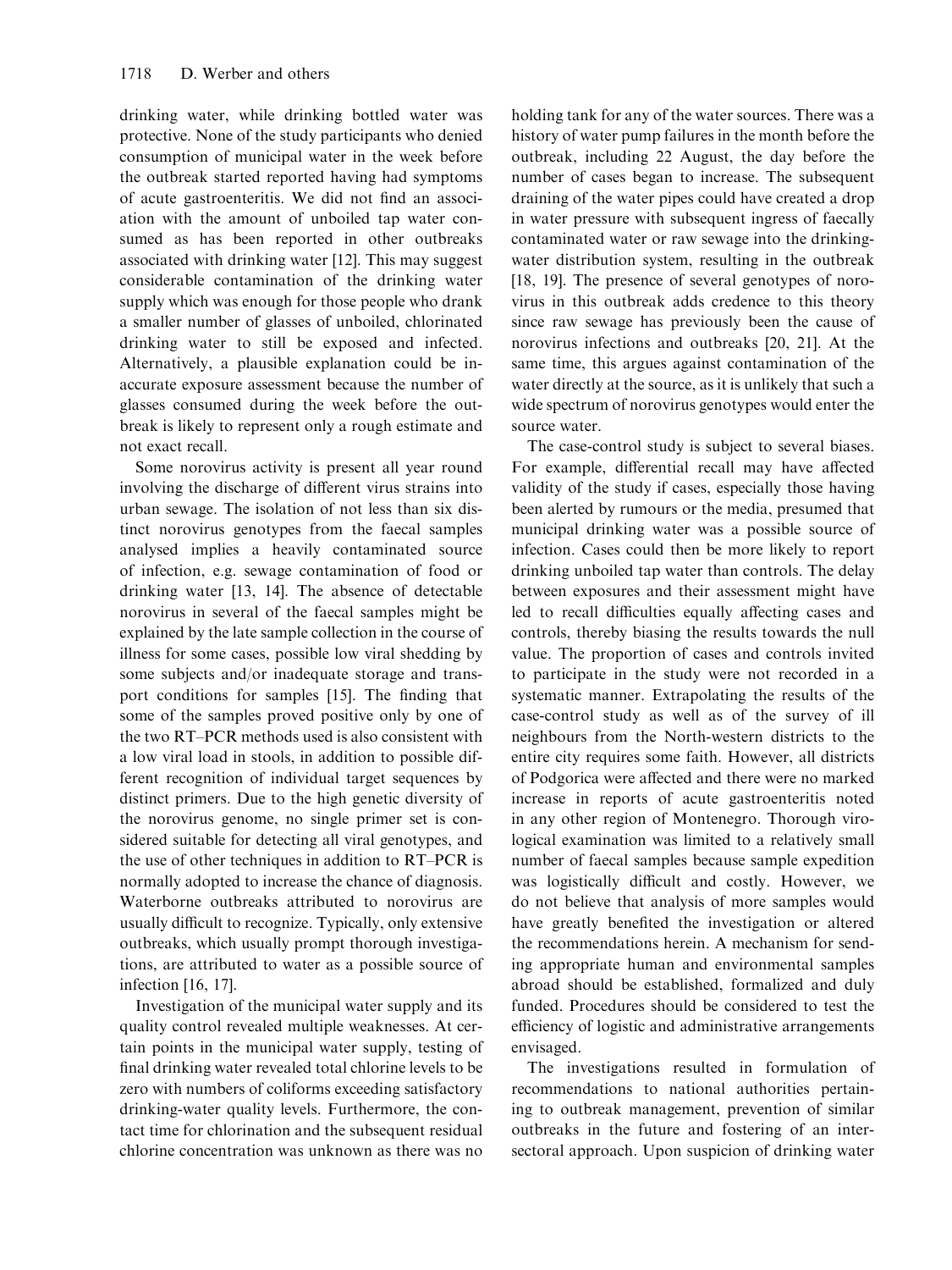contamination, procedures should be in place to facilitate timely action to control the public health risk. We therefore proposed several short- and longterm recommendations to IPH and the Ministry of Health including increased monitoring of source water and final water and the introduction of automatic and permanent measuring devices for free, residual chlorine. Furthermore, as detection of the outbreak was timely and municipal drinking water was almost immediately suspected as the source of infection, the IPH and Water Authorities were quick to increase the chlorine concentration at the main water-treatment works. However, as problems with chlorine dosing had been previously reported, another option for the authorities would have been to issue a boil water notice (or a restriction of consumption) [22]. Moreover, the epidemic curve demonstrates that hyperchlorination did not result in a decrease of cases to background levels for quite some time. This may have been due to prolonged or intermittent presence of viruses in the municipal water system, to secondary spread, increased visits to physicians by people with milder illness, or a combination of these factors. The importance of inter-sectoral collaboration cannot be understated when investigating incidents or outbreaks [23]. Collaborative preventive health and watersystem protection activities should receive priority attention for implementation in high-, middle- and low-income countries. A multiple barrier approach should be developed for source, treatment, efficient distribution, monitoring and responding appropriately to breaches in quality [24]. For this approach to be successful it is imperative that all these elements are maintained effectively by obligating the individual performances of statutorily appointed water companies, local authorities, primary-care departments, local and national health protection teams to meet best practice criteria.

## ACKNOWLEDGEMENTS

We thank J. F. Munoz of the French Food Safety Agency for technical expertise. We acknowledge the contributions of Veselinka Beatović, Božidarka Rakočević, Sanja Medenica, Maja Milanović, Anton Đuravčaj, Jadranka Mahmutović, Dušica Novović, Jelena Fatić, Radmila Škatarić, Vjera Radulović, Fahrija Stanković and Ivan Đurović for the field investigation. We thank J. M. Cowden, Health Protection Scotland, for critically reviewing the manuscript.

## DECLARATION OF INTEREST

None.

#### **REFERENCES**

- 1. Council of Europe (http://www.coe.int/T/E/Com/ About Coe/Member states/default.asp). Accessed 18 March 2009.
- 2. Mackenzie WR, et al. Massive outbreak of waterborne cryptosporidium infection in Milwaukee, Wisconsin: recurrence of illness and risk of secondary transmission. Clinical Infectious Diseases 1995; 21: 57–62.
- 3. O'Reilly CE, et al. A waterborne outbreak of gastroenteritis with multiple etiologies among resort island visitors and residents: Ohio, 2004. Clinical Infectious Diseases 2007; 44: 506–512.
- 4. Pollock KGJ, et al. Cryptosporidiosis and filtration of water from Loch Lomond, Scotland. Emerging Infectious Diseases 2008; 14: 115–120.
- 5. Beaudeau P, et al. Lessons learned from ten investigations of waterborne gastroenteritis outbreaks, France 1998-2006. Journal of Water Health 2008; 6: 491–503.
- 6. Atmar RL, Estes MK. The epidemiologic and clinical importance of norovirus infection. Gastroenterology Clinics North America 2006; 35: 275–290.
- 7. Giaquinto C, et al. Prospective study of the burden of acute gastroenteritis and rotavirus gastroenteritis in children less than 5 years of age, in Padova, Italy. Infection 2008; 36: 351–357.
- 8. Anderson EJ. Rotavirus vaccines: viral shedding and risk of transmission. Lancet Infectious Diseases 2008; 8: 642–649.
- 9. Vinje J, Koopmans M. Molecular detection and epidemiology of small round-structured viruses in outbreaks of gastroenteritis in the Netherlands. Journal of Infectious Diseases 1996; 174: 610–615.
- 10. Kojima S, et al. Genogroup-specific PCR primers for detection of Norwalk-like viruses. Journal of Virological Methods 2002; 100: 107–114.
- 11. Perelle S, et al. Use of a robotic RNA purification protocol based on the NucliSens easyMAG for realtime RT-PCR detection of hepatitis A in bottled water. Journal of Virological Methods 2009; 157: 80-83.
- 12. Goldstein ST, et al. Cryptosporidiosis: an outbreak associated with drinking water despite state-of-the-art water treatment. Annals of Internal Medicine 1996; 124: 459–468.
- 13. Gallimore CI, et al. Detection of multiple enteric virus strains within a foodborne outbreak of gastroenteritis: an indication of the source of contamination. Epidemiology and Infection 2005; 133, 41–47.
- 14. Le Guyader FS, et al. Detection of multiple noroviruses associated with an international gastroenteritis outbreak linked to oyster consumption. Journal of Clinical Microbiology 2006; 44: 3878–3882.
- 15. Gray JJ, et al. European multicenter evaluation of commercial enzyme immunoassays for detecting